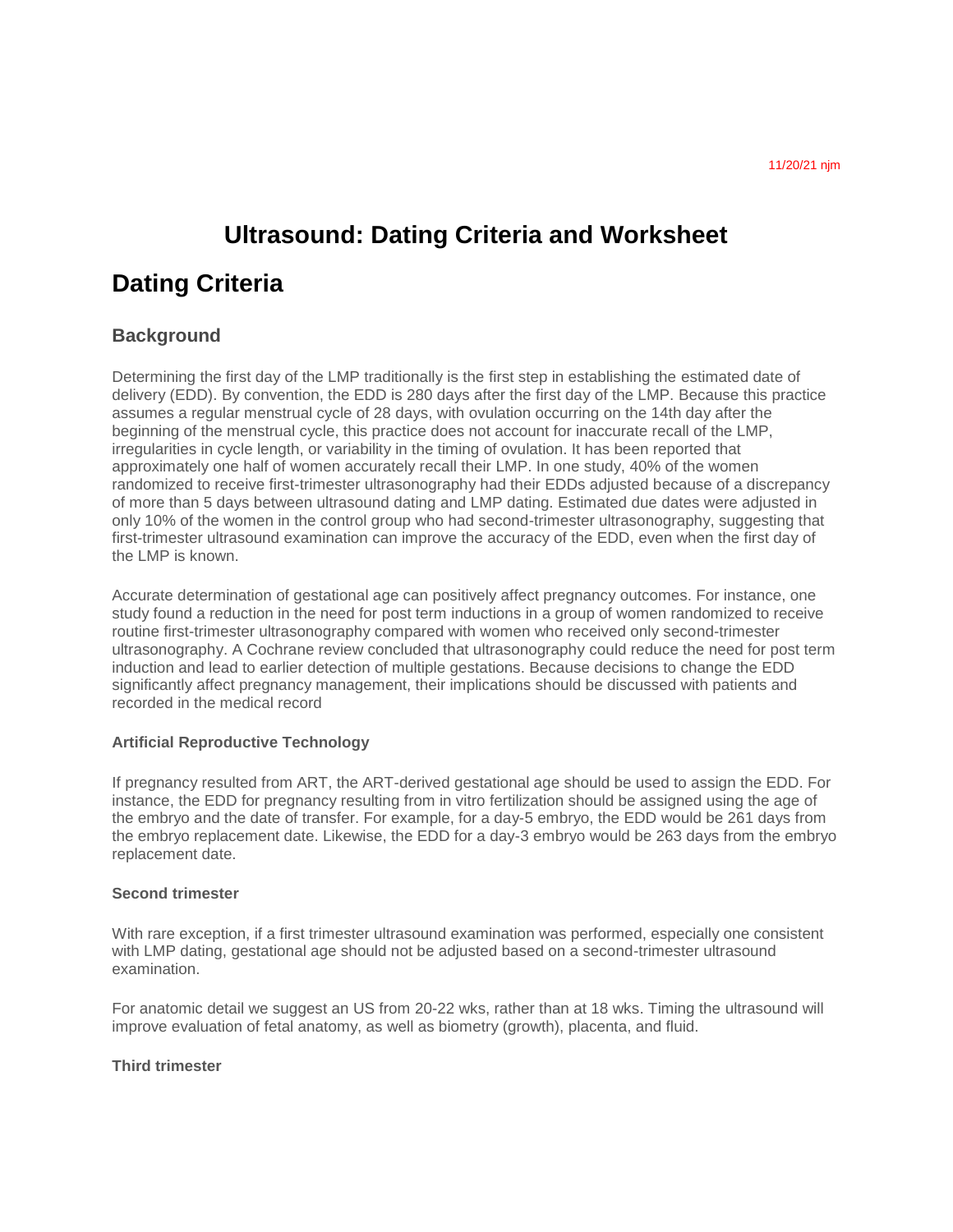Gestational age assessment by ultrasonography in the third trimester (28 0/7 weeks of gestation and beyond) is the least reliable method, with an accuracy of  $\pm 21-30$  days. Because of the risk of redating a small fetus that may be growth restricted, management decisions based on third-trimester ultrasonography alone are especially problematic; they need to be guided by careful consideration of the entire clinical picture and may require closer surveillance, including repeat ultrasonography to ensure appropriate interval growth.

The following criteria are recommended be used in adjusting EDD's:

| Gestational<br>Age Range* | Method of<br><b>Measurement</b> | <b>Discrepancy</b><br><b>Between Ultrasound</b><br>Dating and LMP<br><b>Dating That</b><br><b>That Supports</b><br>Redating |
|---------------------------|---------------------------------|-----------------------------------------------------------------------------------------------------------------------------|
|                           | <b>CRL</b>                      |                                                                                                                             |
| $\leq 8$ 6/7 wk           |                                 | More than 5 d                                                                                                               |
| 9 0/7 wk to 13 6/7<br>wk  |                                 | More than 7 d                                                                                                               |
| 14 0/7 wk to<br>15 6/7 wk | BPD, HC, AC, FL                 | More than 7 d                                                                                                               |
| 16 0/7 wk to<br>21 6/7 wk | BPD, HC, AC, FL                 | More than 10 d                                                                                                              |
| 22 0/7 wk to<br>27 6/7 wk | BPD, HC, AC, FL                 | More than 14 d                                                                                                              |
| †28 0/7 wk<br>and beyond  | BPD, HC, AC, FL                 | More than 21 d                                                                                                              |

Abbreviations: AC, abdominal circumference; BPD, biparietal diameter; CRL, crown–rump length; FL, femur length; HC, head circumference; LMP, last menstrual period.

\*Based on LMP

†Because of the risk of redating a small fetus that may be growth restricted, management decisions based on third-trimester ultrasonography alone are especially problematic and need to be guided by careful consideration of the entire clinical picture and close surveillance.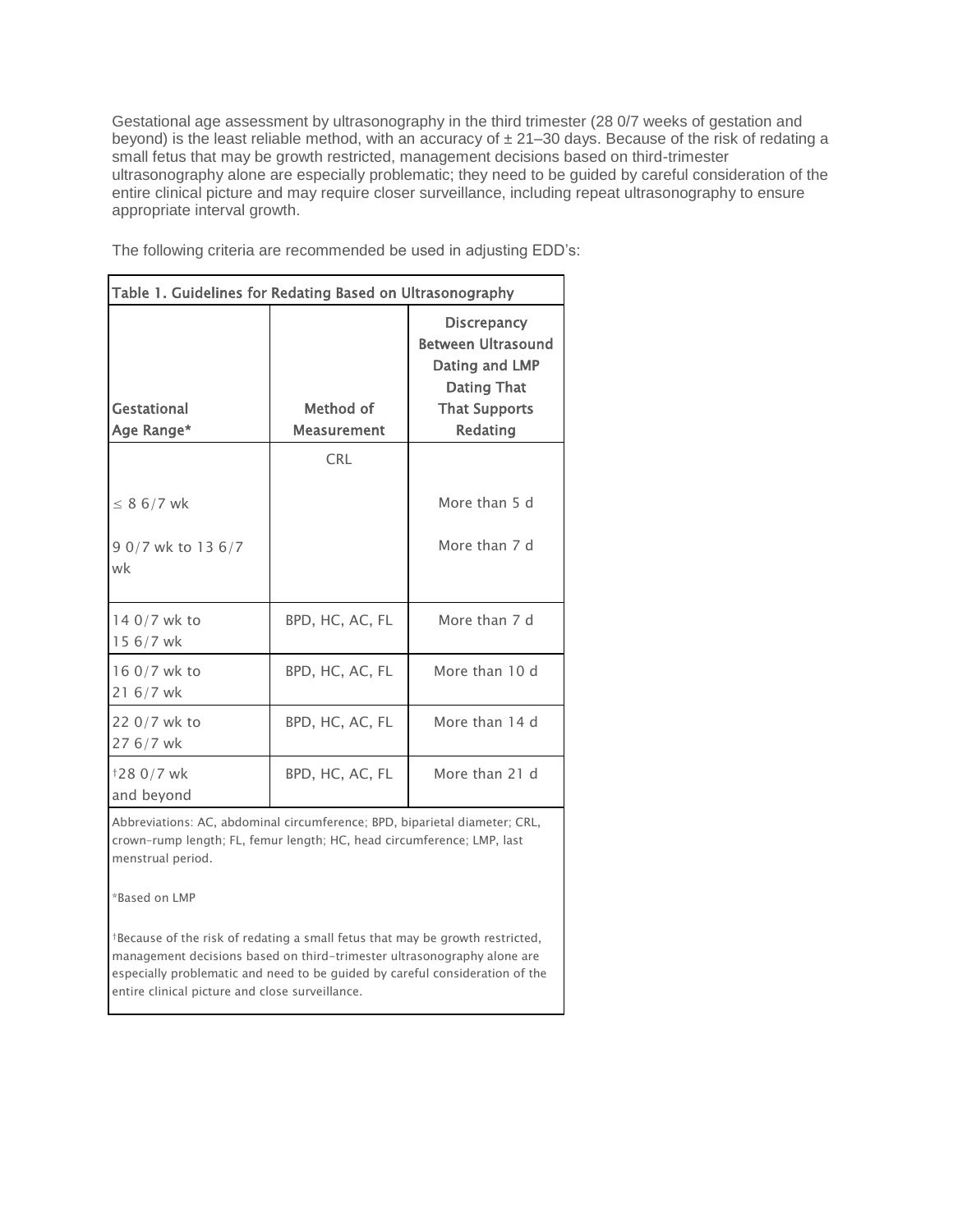## **Management of Suboptimally Dated Pregnancies**

Pregnancies without an ultrasonographic examination confirming or revising the estimated due date before 22 0/7 weeks of gestation should be considered suboptimally dated.

The timing of indicated delivery in a woman with a suboptimally dated pregnancy should be based on the best clinical estimate of gestational age.

There is no role for elective delivery in a woman with a suboptimally dated pregnancy.

Amniocentesis for fetal lung maturity is not recommended as a routine component of decision making when considering delivery in a woman with a suboptimally dated pregnancy.

During the antenatal care of a woman with a suboptimally dated pregnancy, please repeat an interval ultrasonographic assessment of fetal weight and gestational age 3–4 weeks after the initial ultrasonographic study. Although this follow-up examination is intended to support the working gestational age, interval fetal growth assessment potentially may detect cases of fetal growth restriction.

Given concern that a full-term or late-term suboptimally dated pregnancy could be weeks further along than it is believed to be, initiate biweekly NSTs with a weekly fluid determination at 39 weeks of gestation.

Late-term delivery is indicated at 41 weeks of gestation when gestational age is uncertain, using the best clinical estimate of gestational age.

In a patient with a suboptimally dated pregnancy and a prior low-transverse cesarean delivery who requests a repeat cesarean delivery, delivery is advised at 39 weeks of gestation using best clinical estimate of gestational age.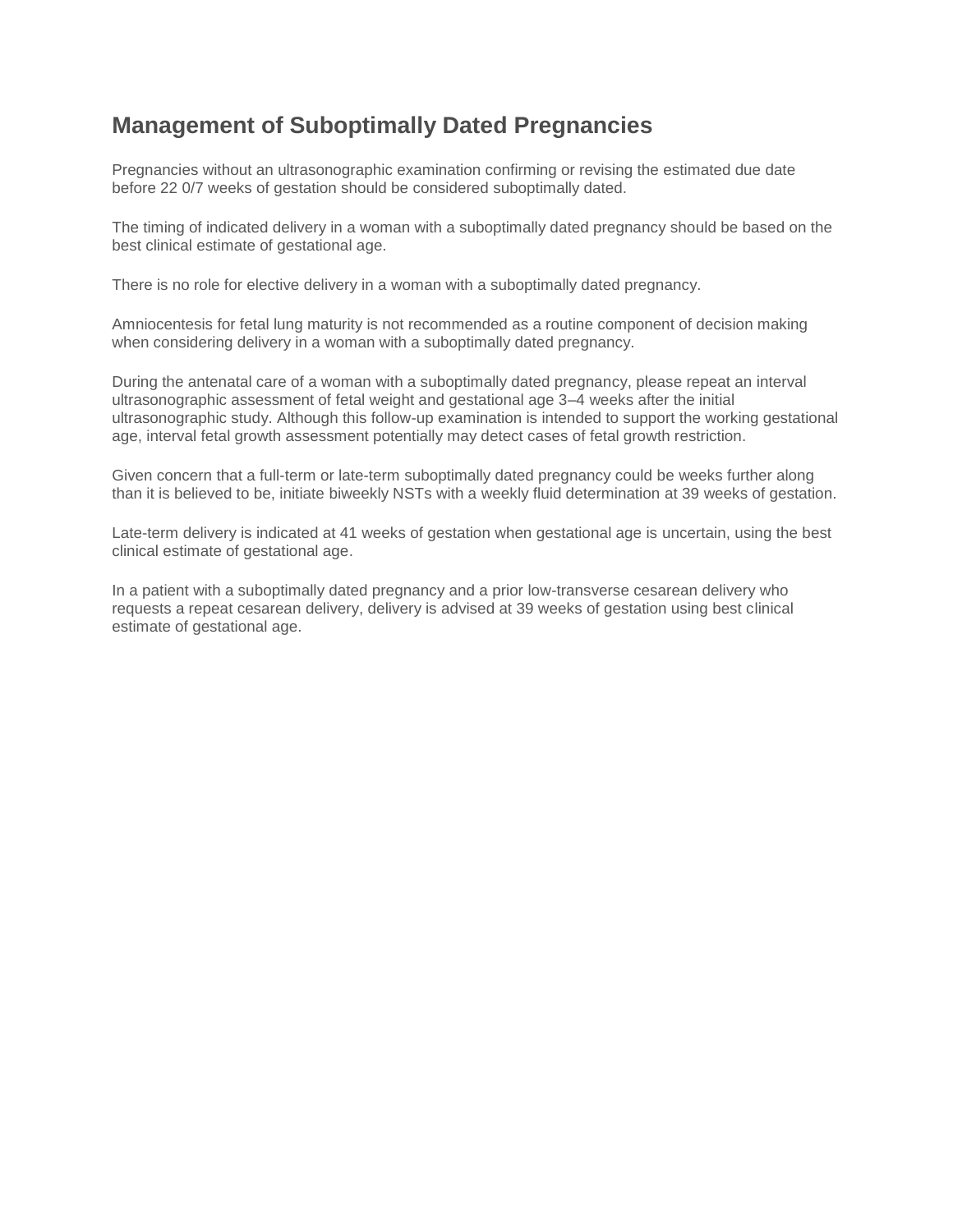## **ANMC Radiology/MFM/OB Worksheet: 2019**

### 1. **Pyelectasis: Please see full text Urinary Dilation Guideline**

#### **AP diameter**

4 mm or more at < 28 weeks

7 mm or more at > 28 weeks

|              | Second trimester ultrasound (<28<br>weeks) | Third trimester ultrasound ( $\geq$ 28<br>weeks) |
|--------------|--------------------------------------------|--------------------------------------------------|
| Mild UTD     | $4-6$ mm                                   | 7-9 mm                                           |
| Moderate UTD | $\sqrt{7-10}$ mm                           | 10-15 mm                                         |
| Severe UTD   | $>10$ mm                                   | $>15$ mm                                         |

### **-If UTD identified in Radiology, refer to MFM for ultrasound and consultation.**

-If Mild, MFM will perform follow-up imaging at 32 weeks

-If Moderate or Severe, MFM will perform follow-up imaging sooner to evaluate for other elements of high-risk disease

2. **OB transvaginal US:**

**MFM Recommendations:**

**Use TVUS at 16-245 weeks only (perform with provider order or tech can add on TVUS assessment per protocol if concern identified on abdominal US or views not adequate). A cervical length is not accurate unless obtained transvaginally.**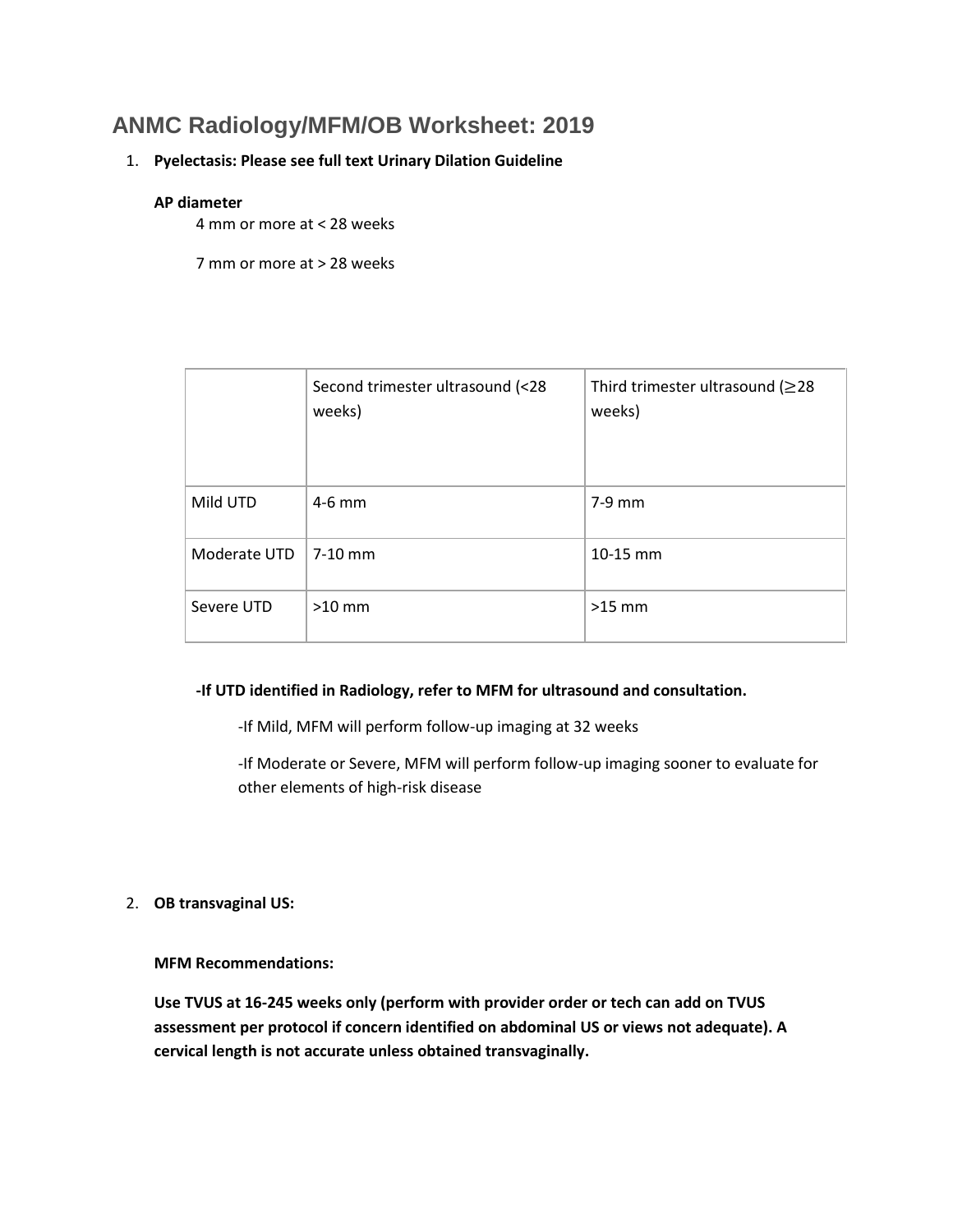TVUS should be used after 24 weeks only for a symptomatic patient with specific provider order.

If patient is asymptomatic, do not need to add TVUS beyond 24 weeks.

Tech can still look trans-abdominally but then should not add TVUS if you can't see it well.

CLEAR standardization for how cervical lengths when available.

OB exams follow up exams What is included? No cervix evaluation is included in required elements of an OB follow up exam (see below #5)

### 3. **Amniotic fluid:**

Use standard definitions of oligo and poly from SMFM

MVP < 2 or AFI < 5 for oligo

Mild Poly is deepest vertical pocket of  $\geq$  8 cm or an amniotic fluid index of  $\geq$  24 cm

Oligo = phone call to OB provider because patient may need to receive additional clinical assessment

Poly = no need to call provider - ok to just document in report

Only document the actual numbers for AFI/MVP, radiology should not make interpretive statements that affect clinical care such as "borderline"

### 4. **Dopplers:**

IUGR fetal growth < 10% Dopplers 3 measurements (2-3 all similar)

US tech can add Dopplers per a protocol when EFW < 10 % 28 weeks and up in radiology

MFM determines when Dopplers indicated between 24-28 weeks

Dopplers should not be used prior to 24 weeks

#### **5. Details on OB follow up ultrasounds**

- The "US OB Limited" for a specific image not acquired on a previous scan (\*just\* 4ch hrt, or, \*just spine, or \*cranial contents, etc) due to poor visualization or other.
- The "US OB Follow Up" primarily the standard "growth" ultrasound, to include: